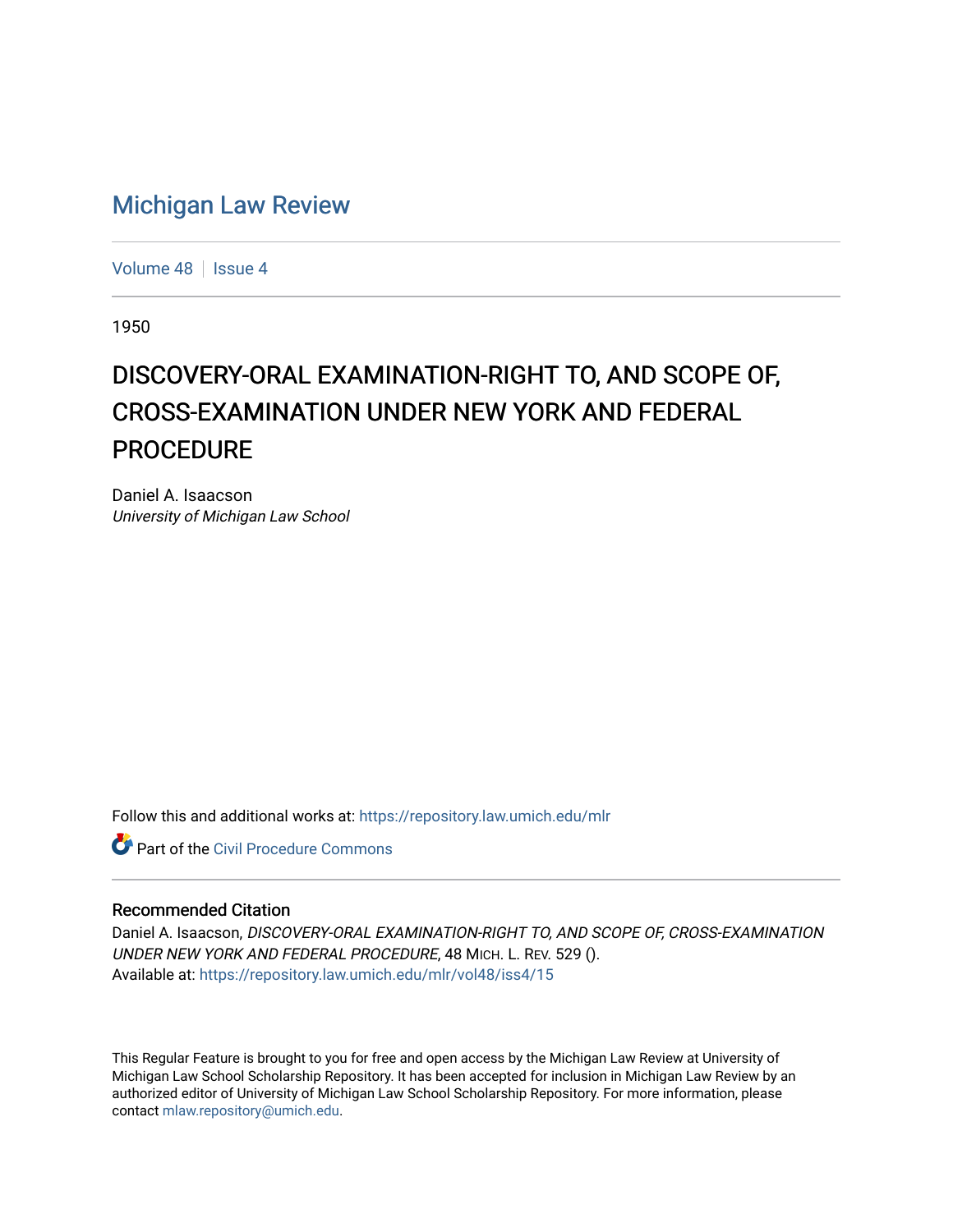D1scoVERY-ORAL EXAMINATION-RIGHT To, AND ScoPE oF, CRoss-ExAM-INATION UNDER NEw YoRK AND FEDERAL PROCEDURE-At the close of plaintiff's pre-trial examination of defendant corporation's employee<sup>1</sup> on the question of failure to make delivery of merchandise pursuant to certain contracts, attorney for defendant began to cross-examine. Plaintiff objected to this procedure but permitted the cross-examination to continue, reserving his right to make application to the court to strike out the testimony. *Held,* testimony stricken. There should be no cross-examination in a pre-trial examination except for the limited purpose of clarifying an answer given on direct examination, and cross-examination to elicit additional information to that already adduced by the moving party or to give a version of the whole transaction from the standpoint of the party being examined is improper. *American Worcestershire Sauce Co. v. Armour* & *Co.,* 194 Misc. 745, 87 N.Y.S. (2d) 738 (1949).

Under the Federal Rules, the right to cross-examination<sup>2</sup> in pre-trial examination is limited to the extent that the questioning must deal only with the subject matter of the examination-in-chief.3 However, if the notice served by the party desiring to take the deposition does not limit the material proposed to be covered,4 as is usually the case, there is no reason why the attorney for the adverse party, in view of the broad scope of the proceedings allowed by Rule  $26(b)$ ,<sup>5</sup> should not be permitted to conduct a direct examination at the same time upon any new matter, without the requirement of filing formal written notice.6 The New York rules with respect to the right to pre-trial examination have, as their historical basis, the auxiliary jurisdiction of the courts of equity, with the Civil Practice Act merely modernizing the remedy.<sup>7</sup> As such, the nature of the right, and the resultant scope, quite unlike the Federal Rules,<sup>8</sup>

1 Where a corporation is a party, the testimony of its officers, directors and employees may be taken as such. N.Y. Civ. Prac. Act, §289.

<sup>2</sup> Rule 26(c), 28 U.S.C.A. (Supp. Pamphlet 1949) foll. §723.

3 Rule 43(b), 28 U.S.C.A. (Supp. Pamphlet 1949) foll. §723.

<sup>4</sup>There is no requirement that the notice of deposition must state the matter on which the examination is sought. Lenerts v. Rapidol Distributing Corp., (D.C. N.Y. 1942) 3 F.R.D. 42; Spaeth v. Warner Bros. Pictures, (D.C. N.Y. 1941) 1 F.R.D. 729.

 $5$ "... the deponent may be examined regarding any matter, not privileged, which is relevant to the subject matter involved in the pending action, whether it relates to the claim or defense of the examining party or to the claim or defense of any other party.... It is not ground for objection that the testimony will be inadmissible at trial if the testimony sought appears reasonably calculated to lead to the discovery of admissible evidence." Rule  $26(b)$ , 28 U.S.C.A. (Supp. Pamphlet 1949) foll. §723.

o 2 MooRE, FEDERAL PRACTICE, 1st ed., p. 2483 (1938).

<sup>7</sup>4 Carmody's New York Practice, 2d ed., §1229 (1932); Sunderland, "Scope and Method of Discovery Before Trial," 42 YALE L.J. 863 at 870 (1933).

8 Under the Federal Rules, there is no distinction made between the purposes of perpetuating testimony and of discovery, except as to the use of depositions on trial. The deposition of a witness may not be read unless it is shown, according to standards within the Rule, that the witness is unavailable for trial, while the deposition of a party can be read, even if he is in court. Rule 26(a) and (d), 28 U.S.C.A. (Supp. Pamphlet 1949) foll. §723. There are similar provisions in New York. N.Y. Civ. Prac. Act, §304.